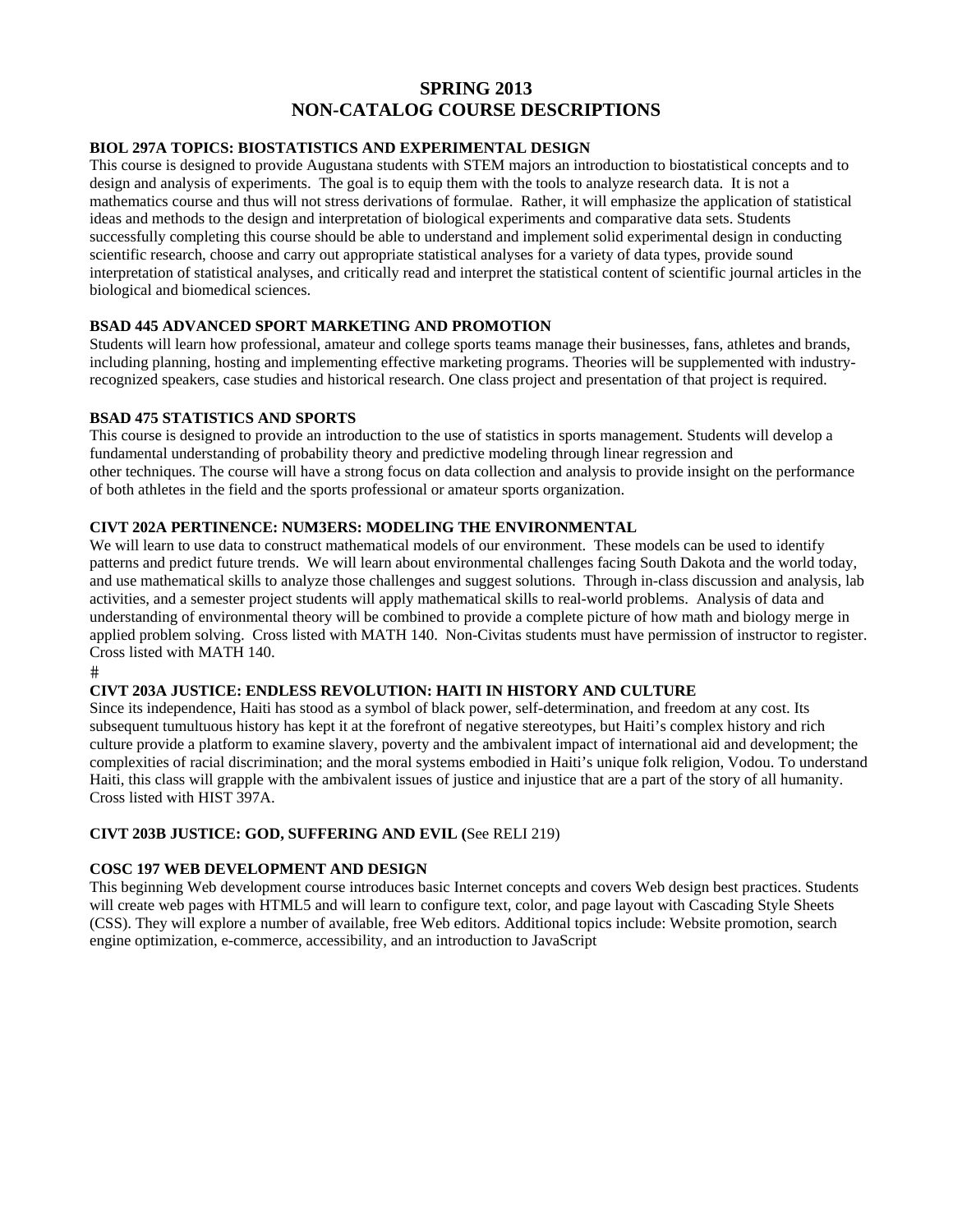#### **EDHH 197 AN EXPLORATION OF ORGANIZATIONS & INSTITUTIONS SERVING DEAF INDIVIDUALS (Spring Break Travel Course)**

Washington DC is the hub of Deaf culture; the home to many facilities and agencies that focus on Deaf services and education. Deaf people from all over the country move to Washington DC to work, learn, and live where there is a plethora of opportunity. We will travel to Washington DC to visit Gallaudet University, the Kendall Demonstration Elementary School, the Model Secondary School for the Deaf, the National Association of the Deaf headquarters, and the Registry of Interpreters for the Deaf headquarters, as well as many national monuments and museums. At each location, we will explore the history and development of the organization. This course focuses on the study of the field of interpreting for and educating Deaf individuals, the history of the profession, and Deaf culture from an historical perspective. Students will have an opportunity to experience being a linguistic minority at Gallaudet University and navigate a large metropolitan area from the perspective of a Deaf individual. This course is geared towards Education of the Deaf and Hard-of-Hearing majors as well as Sign Language Interpreting majors wishing to garner a better understanding of Deaf culture and the institutions serving those individuals. Prerequisites include EDHH 220 and EDHH 226. Students must have completed or be currently enrolled in EDHH 227.

## **FREN 197 TOPICS: LA BELGIQUE: DU PASSÉ AU PRÉSENT (Spring Break Travel Course)**

This one-credit spring break course is designed to expose French-language students to snapshots of some of the sites, monuments, artistic treasures, historical events and cultural traditions, and technological innovations that have contributed to the historical development and rich artistic and cultural renown of one of Europe's newest--and most politically complex- countries, Belgium. Although our primary focus will center mainly on Francophone Brussels, we will also take a day trip to the Flemish city of Bruges. Prerequisites: concurrent enrollment in FREN 111; signature of Dr. Fish required; A/F grading only

## **FREN 297 TOPICS: LA BELGIQUE: DU PASSÉ AU PRÉSENT (Spring Break Travel Course)**

This one-credit spring break course is designed to expose French-language students to snapshots of some of the sites, monuments, artistic treasures, historical events and cultural traditions, and technological innovations that have contributed to the historical development and rich artistic and cultural renown of one of Europe's newest--and most politically complex- countries, Belgium. Although our primary focus will center mainly on Francophone Brussels, we will also take a day trip to the Flemish city of Bruges. Prerequisites: concurrent enrollment in FREN 211; signature of Dr. Fish required; A/F grading only

## **FREN 397 TOPICS: LA BELGIQUE: DU PASSÉ AU PRÉSENT (Spring Break Travel Course)**

This one-credit spring break course is designed to expose French-language students to snapshots of some of the sites, monuments, artistic treasures, historical events and cultural traditions, and technological innovations that have contributed to the historical development and rich artistic and cultural renown of one of Europe's newest--and most politically complex- countries, Belgium. Although our primary focus will center mainly on Francophone Brussels, we will also take a day trip to the Flemish city of Bruges. Prerequisites: concurrent enrollment in FREN 361; signature of Dr. Fish required; A/F grading only

#### **GENL 125A SCOTLAND'S STORIES & SCENES: INVERNESS, PORTREE ON THE ISLE OF SKYE, EDINBURGH (Spring Break Travel Course)**

The nature of this course will be to investigate how Scotland's crofting tradition, literary landscape, and place in the United Kingdom influence the Scottish identity and national consciousness. We will study how the past literary lights of Scotland, especially Sir Walter Scott, Robert Burns, and Robert Louis Stevenson, illuminate both Edinburgh as a city and the present literary landscape; furthermore, we will examine how contemporary Scottish writers cultivate a thriving literary landscape of their own, independent from the past tradition. Throughout our trip, we will travel to Inverness, Portree on the Isle of Skye, and Edinburgh.

#### **GENL 197A DISCOVERING BARCELONA: COLONIALISM, IDENTITY, AND MODERNISM (Spring Break Travel Course)**

For over a thousand years Barcelona has been one of the most important cities in Catalunya. We find a checkered history here which includes assignation plots, the Inquisition, the establishment of Christopher Columbus, the rise of Modernism, and more recently, the 1992 Olympics. Some of the most important painters of the twentieth century-artists such as Joan Miró, Salvador Dalí, and Pablo Picasso-not only called Barcelona home, but they also suggested that without the vibrancy of this city their work would have been vastly different. It is impossible to imagine contemporary Barcelona without acknowledging the architectural genius of Antoni Gaudí who almost single-handedly challenged the world to look at buildings differently. This is a unique city that belongs, not so much to Spain, as it does to the world.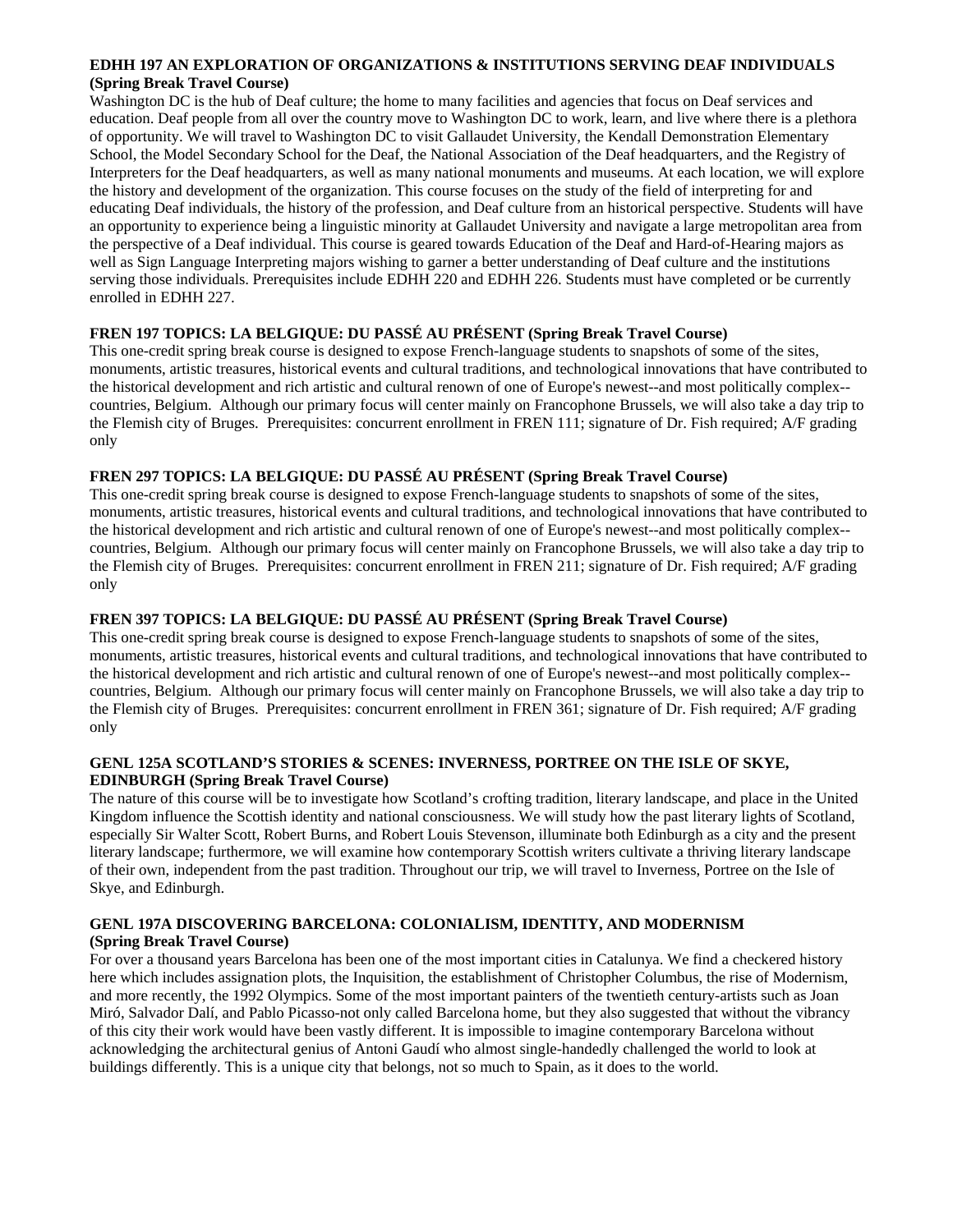#### **HIST 197 TOPICS: HISTORY OF COLONIAL MEXICO**

For American students, Mexico might be the best known and paradoxically the least understood foreign country. Through this class you will learn the origins of today's Mexico and come to realize why Mexicans both cherish and revile their own historical traditions. Over this semester we will trace out the country's complex history and rich cultural traditions through such topics as the Aztecs, the pain of conquest, the racial mixing of peoples, and the signature religious ideas of the Baroque Church. Finally we will analyze legacy of colonialism--the unrepresentative government and hierarchical society that have characterized Mexico to this day.

## **HIST 297 TOPICS: RELIGION IN AMERICAN HISTORY AND CULTURE**

Religion has been one of the most persistent and influential cultural forces in American history. Everything from gender identities to political movements to social life bears the historical imprint of religious concepts and beliefs. America's experiences with religion have also been relatively unusual in world history: uncommonly diverse in the 17th and 18th centuries; uncommonly associated with politics and government in the 18th and 19th centuries; unusually innovative in models of organization and communication from the 17th through the 20th centuries; and unusually fervent in the 20th and 21st centuries, when compared to almost every other industrialized nation. This course will explore the dizzying diversity and complexity of religion in American history and culture, from the 17th century to the present day. We will explore religion both in theory and in practice, through a broad range of materials including primary sources, scholarly works, autobiography, and film.

## **HIST 397A TOPICS: ENDLESS REVOLUTION: HAITI IN HISTORY AND CULTURE (See CIVT 203A)**

## **INTR 397A ETHICAL DECISION-MAKING**

This course will explore the complexities of ethical decision-making as they apply to sign language interpreting. Through discussion and activities students will ascertain their own core values, moral identity and ethical maturity as they relate to decision-making. This course will apply the theoretical framework of Demand-Control Schema, Demand Constellation identification and the NIC Code of Professional Conduct. Case study conferencing and journaling will be prevailing components of this course.

## **PSYC 297A: TOPICS: INTRODUCTION TO SOCIAL PSYCHOLOGY**

A scientific study of the manner in which individuals' thoughts, behaviors, and feelings are influenced by and influence others. This course will examine psychological research and theories about the social dimensions of human cognition, action, and emotion. Topics include self-esteem, self-regulation, persuasion, aggression, intimate relationships, prejudice, conflict, altruism, and the behavior of individuals in groups. Prerequisite: One previous course in Psychology.

#### **RELI 104A HEBREW READINGS II**

This course will develop student's ability to read and understand biblical Hebrew narrative. We will continue to develop a basic working vocabulary with a goal of mastering words occurring 50 times or more in the Hebrew Bible. We will also discuss unusual points of grammar that come up in the readings, and become familiar with the standard research tools and references for biblical Hebrew language and grammar. Finally, as time permits, we will discuss larger issues of theology, historical background and scholarly criticism with a standard exegetical approach.

## **SPAN 197A TOPICS IN SPANISH: CAMINO DE SANTIAGO: NARRATING THE PILGRIMAGE (Spring Break Travel Course)**

The Camino de Santiago is a centuries old pilgrimage route in Northern Spain culminating at the Cathedral of St. James in Santiago. The course includes walking 120 KM to Santiago, staying in refugios which serve pilgrims along the route, participating in group presentations and discussions and keeping a daily journal. The pilgrimage is a rigorous walk students must be physically fit and eager to live very simply on what they can carry in a backpack. The challenges will focus our reflections, concretize trust, and catalyze our reliance on one another. It is crucial that students are well prepared physically. We will work on mental and spiritual preparation in pre-trip classes.

## **SPAN 380 SEMINAR 20TH CENTURY SPANISH THEATER: GARCIÁ LORCA AND BUERO VALLEJO**

In this seminar, we will examine a selection of works from two of the most important and influential Spanish playwrights of the 20th century: Federico García Lorca and Antonio Buero Vallejo. Through our careful consideration of their dramatic work, we will explore theater as both a product of and a response to Spanish society and culture in the 20th century. This course will also introduce students to the tools and vocabulary necessary to analyze theater critically. Conducted in Spanish. Prerequisite: SPAN 320 or 321, or permission of the instructor. It is recommended that students have completed at least one other class taught in Spanish at the 300-level, preferably a literature course. Fulfills literature requirement for Spanish major.